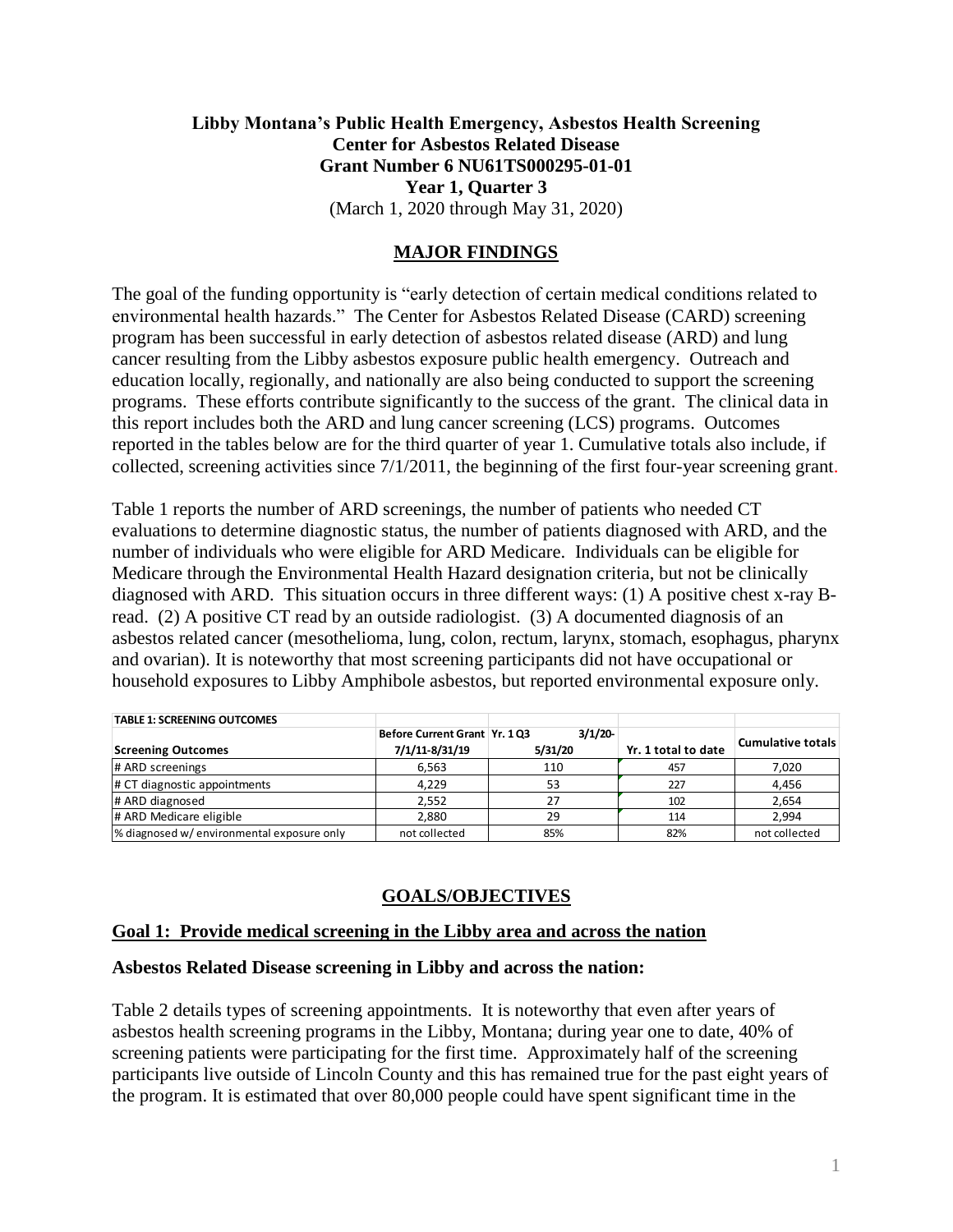Libby, Montana area while the mine was in full operation, so there is likely a large number of potential screening patients that have not yet been through the program. For those who qualify, asbestos health screening is offered either in Libby at the CARD Clinic or at a distance for those who cannot travel to Libby. Due to the Coronavirus pandemic, during quarter 3, CARD began promoting more long distance screening for those who were being encouraged not to leave their local areas. Successful completion of long distance screening (LDS) occurs when the participant completes all screening related activities (questionnaires, phone interview, spirometry, chest xray, and CARD medical provider visit by phone, plus a CT and second medical provider visit by phone if appropriate). The total number of appointments reported exceeds the number of patients because many screenings include two appointments; an initial appointment and then a CT follow-up appointment. Each participant is asked if they would like to share their health information and screening results with ATSDR's Tremolite Asbestos Registry (TAR), and with their primary care provider (PCP). Most say yes to both consents. To better understand the positive impacts of early diagnosis and treatment, we have modified our data collection for this grant to record the number of past screeners who have been diagnosed with ARD and follow-up at CARD. During the third quarter, 465 patients who were prior screening participants were seen for follow-up at CARD.

| TABLE 2: TYPES OF SCREENING APPOINTMENTS AND DIAGNOSIS RATES |                                               |                            |                     |                   |
|--------------------------------------------------------------|-----------------------------------------------|----------------------------|---------------------|-------------------|
| <b>Appointment Type</b>                                      | <b>Before Current Grant</b><br>7/1/11-8/31/19 | Yr. 1 Q3<br>3/1/20-5/31/20 | Yr. 1 total to date | Cumulative totals |
| # screenings                                                 | 6,563                                         | 110                        | 457                 | 7.020             |
| # new screening patients                                     | 4,806                                         | 51                         | 181                 | 4,987             |
| # rescreenings                                               | 1,757                                         | 59                         | 285                 | 2,042             |
| # Lincoln County, MT residents                               | 3,366                                         | 63                         | 238                 | 3,604             |
| #LDS eligible screenings done in clinic                      | 2,679                                         | 19                         | 109                 | 2,788             |
| # of LDS patients                                            | 519                                           | 28                         | 112                 | 631               |
| # in clinic appointments (includes both visits)              | 9,445                                         | 116                        | 498                 | 9,943             |
| #LDS appointments (includes both visits)                     | 1,347                                         | 45                         | 184                 | 1,531             |
| Consented for TAR registry                                   | 5,015                                         | 86                         | 360                 | 5.375             |
| Consented to notify PCP of screening results                 | not collected                                 | 85                         | 362                 | not collected     |
| # past screeners diagosed with ARD seen for f/u              | not collected                                 | 465                        | 1738                | not collected     |

Table 3 details demographic data related to age and gender of the screening population.

| <b>TABLE 3: DEMOGRAPHICS OF SCREENING PARTICIPANTS</b>        |       |                            |                     |                          |
|---------------------------------------------------------------|-------|----------------------------|---------------------|--------------------------|
| <b>Before Current Grant</b><br>7/1/11-8/31/19<br>Demographics |       | Yr. 1 Q3<br>3/1/20-5/31/20 | Yr. 1 total to date | <b>Cumulative totals</b> |
| # screenings                                                  | 6,563 | 110                        | 457                 | 7,020                    |
| #females                                                      | 3,448 | 57                         | 266                 | 3,714                    |
| # males                                                       | 3,115 | 53                         | 191                 | 3,306                    |
| # under age 35                                                | 351   |                            | 14                  | 365                      |
| # between 35-49                                               | 1,289 | 22                         | 88                  | 1,377                    |
| # between 50-64                                               | 3,279 | 56                         | 222                 | 3,501                    |
| # age 65+                                                     | 1,644 | 31                         | 133                 | 1,777                    |

Table 4 summarizes important clinical findings including the number of participants who report respiratory symptoms that may be asbestos related, the number with abnormal spirometry breathing tests, and for this grant, we've added the number with abnormal body mass index (BMI). This information is used in clinical decision making to determine whether a CT scan should be performed. Occasionally, participants will not have a chest x-ray but request screening anyway. This is usually because only a CT is medically warranted, the individual is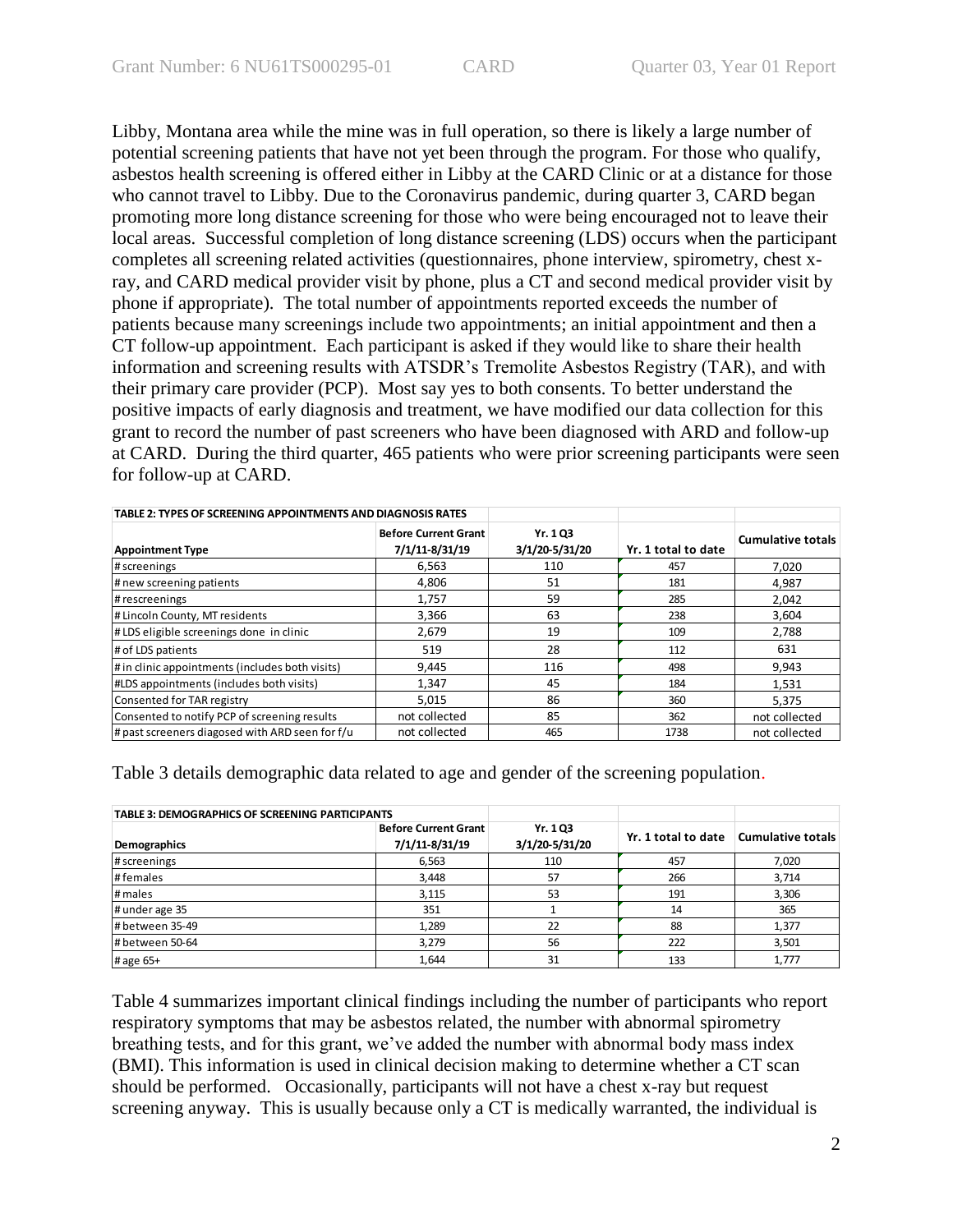too young, he/she refused the chest x-ray, or she is concerned about possible pregnancy. The number of abnormalities identified on CXR is low because CARD medical providers do not typically diagnose ARD from x-rays. If ARD is suspected, based on ATS criteria, a CT scan is ordered. CT scans are considered the gold standard for ARD imaging.

| TABLE 4: CARD CLINICAL FINDINGS ASSOCIATED WITH ASBESTOS RELATED |                             |                |                     |                          |
|------------------------------------------------------------------|-----------------------------|----------------|---------------------|--------------------------|
| <b>DISEASE</b>                                                   |                             |                |                     |                          |
|                                                                  | <b>Before Current Grant</b> | Yr. 1 Q3       |                     |                          |
| <b>CARD Clinical Findings</b>                                    | 7/1/11-8/31/19              | 3/1/20-5/31/20 | Yr. 1 total to date | <b>Cumulative totals</b> |
| # screenings                                                     | 6,563                       | 110            | 457                 | 7,020                    |
| # symptomatic                                                    | 4,408                       | 69             | 283                 | 4,691                    |
| # abnormal spirometry                                            | 1,699                       | 37             | 131                 | 1,830                    |
| # abnormal BMI (>30)                                             | not collected               | 49             | 188                 | not collected            |
| # CXRs completed                                                 | 6,361                       | 109            | 451                 | 6,812                    |
| # no CXR done                                                    | 202                         | 1              | 6                   | 208                      |
| # abnormal CXR (CARD)                                            | 394                         | $\overline{2}$ | 14                  | 408                      |
| pleural only                                                     | 356                         | 1              | 12                  | 368                      |
| interstitial only                                                | 19                          | 1              | 1                   | 20                       |
| both                                                             | 19                          | $\Omega$       | $\mathbf{1}$        | 20                       |
| # CTs completed                                                  | 4,229                       | 53<br>227      |                     | 4,456                    |
| # abnormal CT (CARD)                                             | 2,525                       | 25             | 100                 | 2,625                    |
| pleural only                                                     | 1,988                       | 22             | 87                  | 2,075                    |
| interstitial only                                                | 12                          | 1              | 2                   | 14                       |
| both                                                             | 525                         | $\overline{2}$ | 11                  | 536                      |

Table 5 describes significant findings of ARD screening. These findings include focal opacities, masses, and confirmed cancers. In addition, data is now being collected to track incidental findings, specialist referrals, and depression follow-ups completed as part of screening. Confirmed cancers that are possibly asbestos related include lung, colon, rectum, larynx, stomach, esophagus, pharynx and ovary. These are based on Medicare's Environmental Health Hazards checklist. Only cancers for which CARD has medical record confirmation are reported. Patients with significant findings are referred for appropriate follow-up, but many are referred to primary care rather than specialists for initial evaluation. Not all patients share the results of their follow-ups with CARD. Focal opacities are common in screening studies, and their prevalence is well documented in literature. Only a small percentage of focal opacities turn out to be cancers, however they are all tracked to be followed in future screenings. They are also tracked because individuals between the ages of 55 and 84 with at least 20 pack years of smoking history and documented exposure to asbestos with a nodule greater than 6mm (this was increased from 4mm previously per updated Fleischner Society Guidelines released in 2018) can enroll in the lung cancer screening program. Lung masses reported in this table do not include those identified through the lung cancer screening program. One part of the questionnaires completed by screening patients includes a depression assessment. If participants' scores are abnormally high, they are referred to the Case Manager for follow-up assessment and possible referral to other community support services.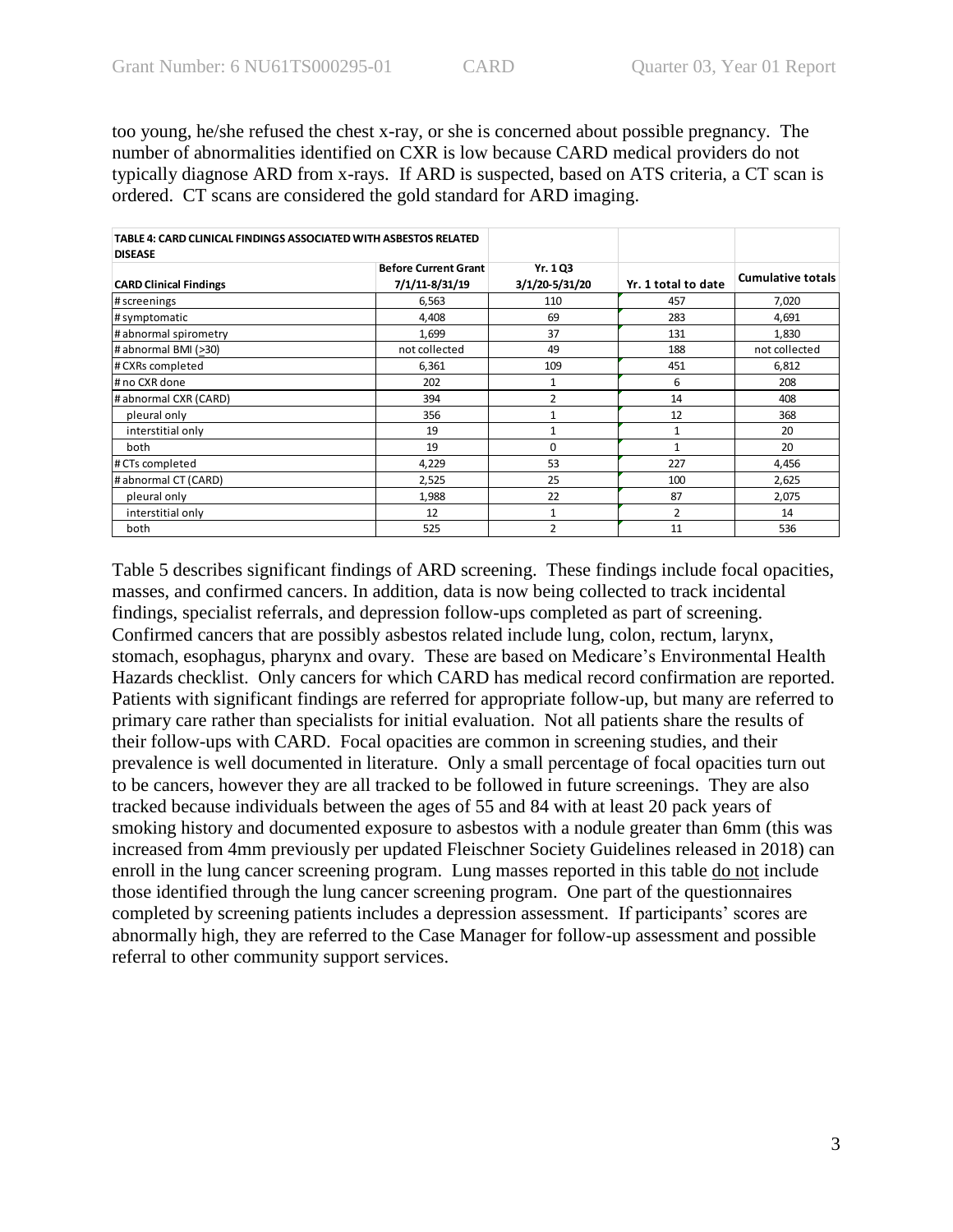| TABLE 5: SIGNIFICANT FINDINGS IDENTIFIED THROUGH ARD SCREENING |                                               |                            |                     |                          |
|----------------------------------------------------------------|-----------------------------------------------|----------------------------|---------------------|--------------------------|
| <b>Significant Findings</b>                                    | <b>Before Current Grant</b><br>7/1/11-8/31/19 | Yr. 1 Q3<br>3/1/20-5/31/20 | Yr. 1 total to date | <b>Cumulative totals</b> |
| # lung masses                                                  | 57                                            |                            | 6                   | 63                       |
| # thyroid masses                                               | 22                                            |                            |                     | 22                       |
| # kidney masses                                                | 23                                            |                            |                     | 23                       |
| # breast masses                                                | 19                                            |                            |                     | 20                       |
| # other masses                                                 | 52                                            |                            |                     | 53                       |
| Total # masses identified                                      | 173                                           |                            | 8                   | 181                      |
| #focal opacities                                               | 1,123                                         | 28                         | 119                 | 1242                     |
| # cancers verified possibly asbestos related                   | not collected                                 |                            | 12                  | not collected            |
| # participants w/ incidental findings                          | not collected                                 | 45                         | 66                  | not collected            |
| # specialist referrals                                         | not collected                                 |                            | 3                   | not collected            |
| # depression follow-ups completed                              | not collected                                 | 34                         | 140                 | not collected            |

### **Fecal Occult Blood Testing:**

Fecal occult blood testing (FOBT) is offered to all screening participants between the ages of 50- 75 since asbestos exposure can increase risk of developing colon cancer. If a participant had regularly scheduled colonoscopies or refused participation for another reason, they were not given an FOBT test kit. Fourteen of 31 FOBTs given (45%) in quarter 03 were returned and more completed FOBT tests will likely be returned after the end of the quarter. For those who are given an FOBT but do not return it, a follow-up letter is mailed as a reminder. For those with positive results, a repeat FOBT is offered as well as a referral for further follow-up.

| TABLE 6: FECAL OCCULT BLOOD TESTING FOR EARLY DETECTION OF COLON CANCER |                     |                   |     |       |
|-------------------------------------------------------------------------|---------------------|-------------------|-----|-------|
| <b>Fecal Occult Blood Tests</b>                                         | Yr. 1 total to date | Cumulative totals |     |       |
| # FOBTs given                                                           | 2,223               |                   | 165 | 2,388 |
| #FOBTs returned                                                         | 846                 | 14                | 57  | 903   |
| #FOBTs abnormal                                                         |                     |                   |     |       |

# **Outside Radiology Reads:**

A reader from a panel of five certified B-readers, including three radiologists, read every image taken through the screening program. Screening CT scans are only distributed to the three radiologists; chest x-rays are distributed to all five B-readers on the panel. Images are distributed by mail to readers in a systematic cyclic process to ensure even workloads. Outside reads typically take 4-7 weeks to be returned, so the number of returned reads reported for each new quarter is usually low. Cumulative end of the grant year totals of reads received will reflects all of them, even though they were not received during the grant quarter that the participant was screened in.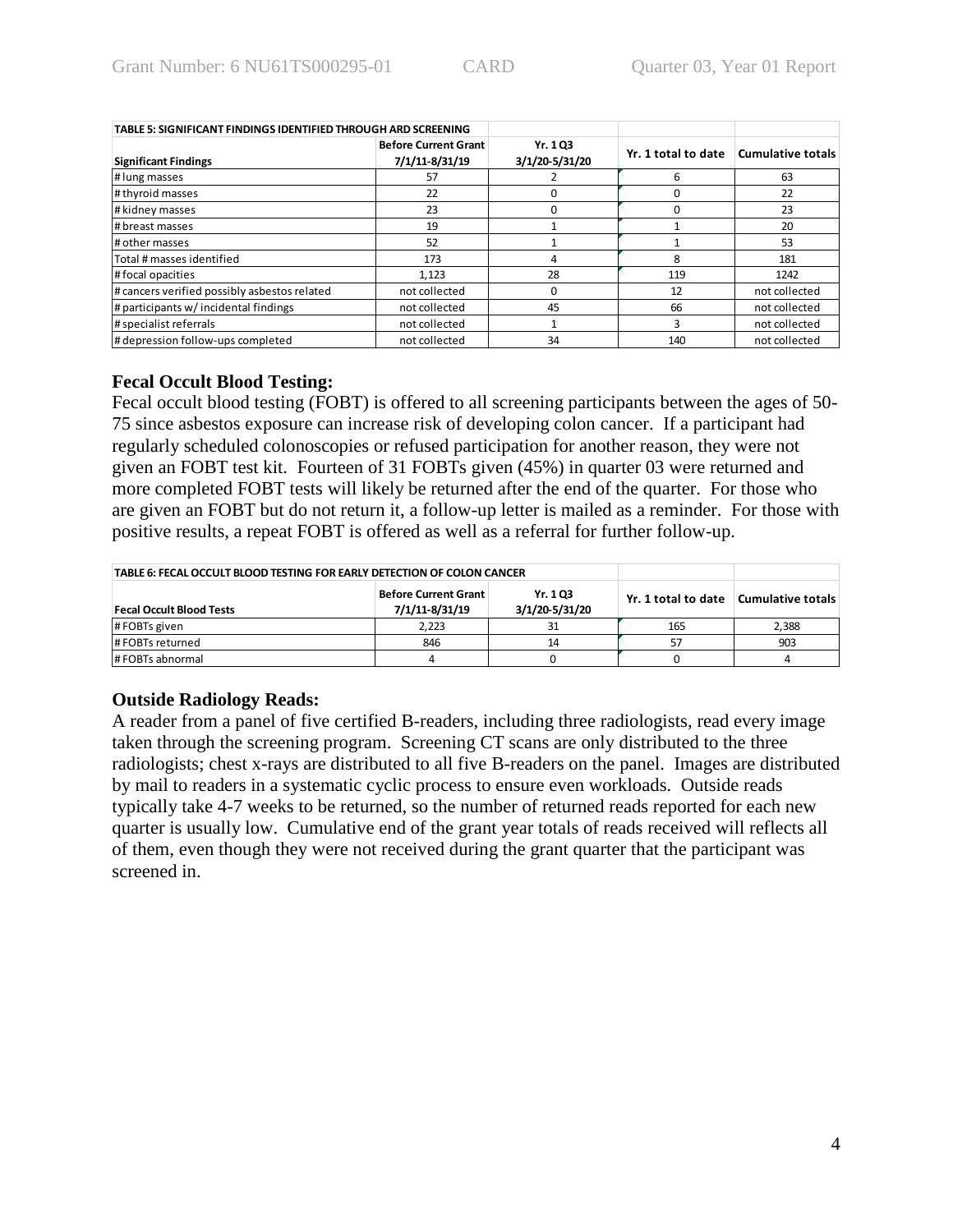| TABLE 7: SINGLE OUTSIDE READ RESULTS BY B-READER (CXR) OR RADIOLOGIST (CT) |                                               |                            |                     |                   |  |
|----------------------------------------------------------------------------|-----------------------------------------------|----------------------------|---------------------|-------------------|--|
| <b>Outside Read Findings</b>                                               | <b>Before Current Grant</b><br>7/1/11-8/31/19 | Yr. 1 Q3<br>3/1/20-5/31/20 | Yr. 1 total to date | Cumulative totals |  |
| # CXRs                                                                     | 6,361                                         | 109                        | 451                 | 6,812             |  |
| # B reads                                                                  | 6,313                                         | 36                         | 292                 | 6,605             |  |
| # B reads abnormal                                                         | 551                                           | 0                          |                     | 565               |  |
| Pleural                                                                    | 452                                           |                            | 12                  | 464               |  |
| Interstitial                                                               | 73                                            |                            | 2                   | 75                |  |
| Both                                                                       | 26                                            |                            | $\Omega$            | 26                |  |
| # CTs                                                                      | 4,229                                         | 53                         | 227                 | 4,456             |  |
| # Outside CT reads                                                         | 4,163                                         | 12                         | 111                 | 4,274             |  |
| # Outside CT reads abnormal                                                | 1,453                                         | 2                          | 24                  | 1,477             |  |
| Pleural only                                                               | 797                                           |                            | 8                   | 805               |  |
| Interstitial only                                                          | 370                                           |                            | 13                  | 383               |  |
| Both                                                                       | 286                                           |                            | 3                   | 289               |  |

#### **Quality control panel readings of radiographs and HRCT scans:**

Twice annually, peer review sessions are held as a quality control measure. During each session, all readers on the panel attend a telephone conference to review image reads with their peers. Prior to each conference call the B-readers each read the same set of 54 chest x-rays, and the radiologists each read the same set of 24 CT scans. Their read results are provided to the panel and any dissention in how the images were read by the groups of readers is discussed. No peer review sessions have taken place in year 01 yet but the images for both peer review have been sent to readers and all but one set of images have been returned for the first peer review session. It is anticipated that both peer review sessions will take place in the fourth quarter of this grant year. CARD was forced to close during a portion of this grant quarter and some staffing changes were also made due to financial losses during the pandemic. CARD's Imaging Coordinator was laid off permanently but another employee has been trained to manage image coordination and thing have been running smoothly since the clinic was able to reopen on May 11.

#### **Lung Cancer Screening for High Risk Individuals:**

Early detection of possible asbestos-related cancers through participation in Lung Cancer Screening (LCS) is available to high risk individuals. Participants eligible for the LCS program are between the age of 55-84, have at least 20 pack years of smoking history, and were diagnosed with ARD **or** had Libby asbestos exposure and a nodule greater than 6 mm. A thoracic radiologist experienced in lung cancer detection reads all low-dose CT scans (LDCTs). Lung cancers reported in Table 8 do not include lung cancers identified through the asbestos related disease screening program. 16% of this quarter's lung cancer screening participants were smokers and they were given brief cessation education and counselling and offered free one-onone counselling as well. Each smoker participating in the program also received smoking cessation materials with their lung cancer screening results. For those with normal lung cancer screening results, the participant is typically contacted by CARD staff with results after a medical provider reviews them. A provider visit to discuss results may be requested by the participant and/or by the CARD medical provider if results warrant it. Every participant is educated about option of a provider visit and the benefits and risks of the LDCT screening in a pre-engagement letter sent prior to participation. Results letters are sent to each participant after screening for their records. CARD Clinic staff have also been participating in a quality assurance project with Montana Department of Public Health and Human Services to improve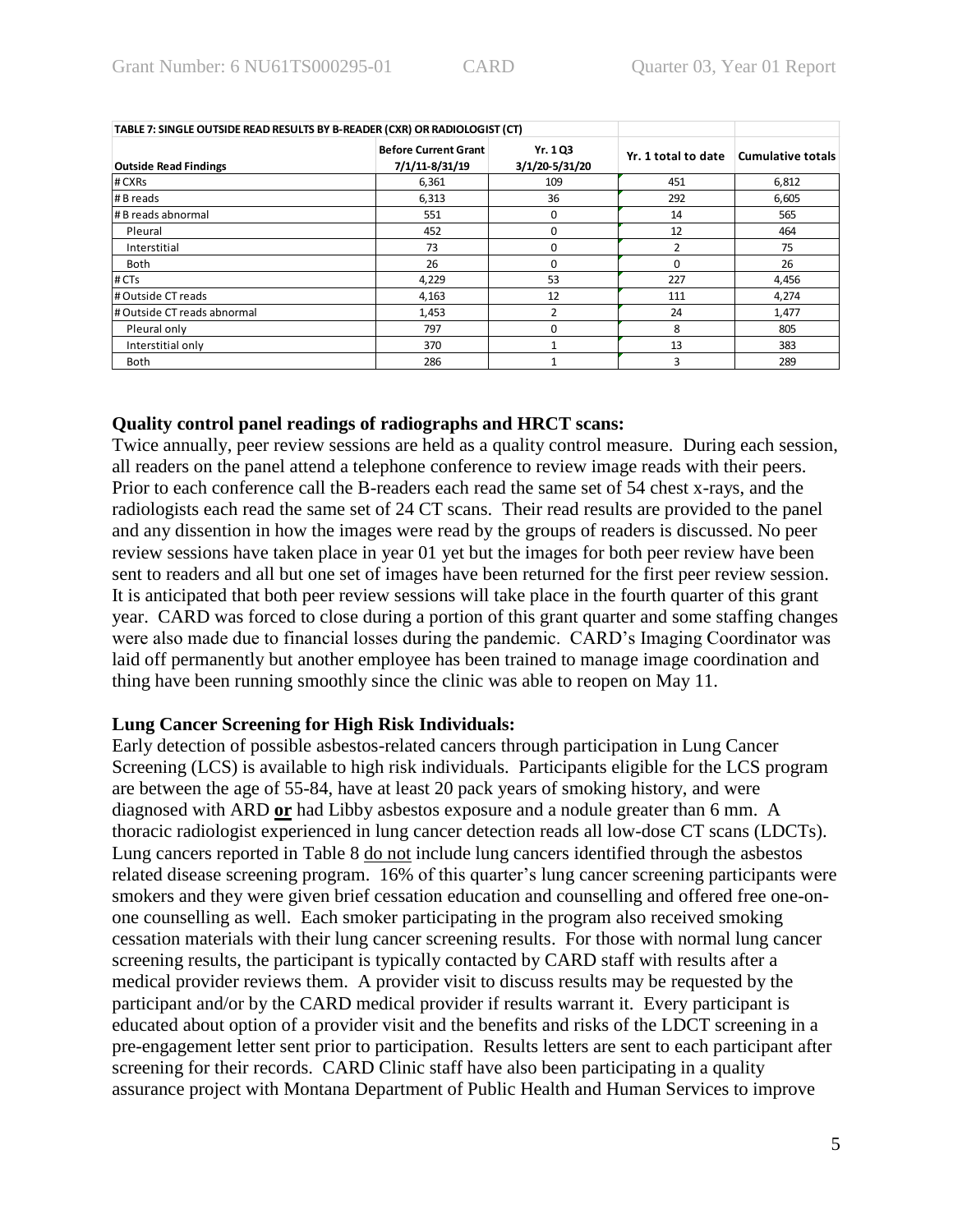rate and number of patients included in lung cancer screening as well as improve workflow and data management. As of the end of quarter three, electronic health record reports had been evaluated and updated with workflow processes and data management improvements being made.

| TABLE 8: LUNG CANCER SCREENING OUTCOMES SPECIFICALLY FROM LUNG CANCER SCREENING PROGRAM |                                               |                            |                     |                   |  |  |
|-----------------------------------------------------------------------------------------|-----------------------------------------------|----------------------------|---------------------|-------------------|--|--|
| <b>Lung Cancer Screening</b>                                                            | <b>Before Current Grant</b><br>7/1/11-8/31/19 | Yr. 1 Q3<br>3/1/20-5/31/20 | Yr. 1 total to date | Cumulative totals |  |  |
| # completed LDCTs                                                                       | 3.008                                         | 63                         | 332                 | 3.340             |  |  |
| # new LCS participants                                                                  | not collected                                 |                            | 51                  | not collected     |  |  |
| # of established participants                                                           | not collected                                 | 48                         | 271                 | not collected     |  |  |
| # less than annual f/u                                                                  | not collected                                 | 5                          | 37                  | not collected     |  |  |
| # referrals                                                                             | not collected                                 |                            | 9                   | not collected     |  |  |
| # confirmed cancers                                                                     | 29                                            |                            |                     | 31                |  |  |
| # other findings                                                                        | not collected                                 |                            |                     | not collected     |  |  |
| # current smokers                                                                       | not collected                                 | 10                         | 80                  | not collected     |  |  |
| # no longer participating                                                               | not collected                                 |                            | 25                  | not collected     |  |  |

Lung cancer screening is considered most effective when conducted annually so that cancers can be found at the earliest stages and be treated quickly. Table 9 shows the number of lung cancer screening participants using the program over consecutive years. Participants join the program whenever they become eligible and interested, but some drop out due to being diagnosed with lung cancer, dying, moving out of the area, aging out of the program, or being lost to follow-up for some other reason. For those who remain local and eligible to participate in the program, three recall attempts are made annually to encourage ongoing participation.

| TABLE 9: CONSECUTIVE YEARS LUNG CANCER SCREENING            |     |                            |                     |                   |
|-------------------------------------------------------------|-----|----------------------------|---------------------|-------------------|
| Before Current Grant<br>7/1/11-8/31/19<br>Consecutive years |     | Yr. 1 Q3<br>3/1/20-5/31/20 | Yr. 1 total to date | Cumulative totals |
| <b>Established LDCT participants</b>                        | 478 | 63                         | 307                 | 785               |
| Participated 2-4 consecutive years                          | 283 | 35                         | 151                 | 434               |
| Participated 5-8 consecutive years                          | 141 | 18                         | 96                  | 237               |
| Rescreened but not consecutive years                        | 54  |                            | 55                  | 109               |

### **ANA screening:**

A screening blood test for antinuclear antibodies (ANA) has been added to the ARD screening program for this grant. The test is offered to all ARD screening participants based on research that has shown a relationship between Libby asbestos exposure and autoimmune disease. Table 10 summarizes ANA test results. Those with positive results are educated and if medically warranted brought in for an additional provider visit and/or referred for follow-up. Results are also sent to Dr. Jean Pfau quarterly for review and interpretation.

|                              | Before Current Grant   Yr. 1 Q3 | 3/1/20  |                     | Cumulative totals |
|------------------------------|---------------------------------|---------|---------------------|-------------------|
| <b>TABLE 10: ANA Results</b> | 7/1/11-8/31/19                  | 5/31/20 | Yr. 1 total to date |                   |
| # ANA tests completed        | not collected                   | 81      | 297                 | not collected     |
| # Abnormal ANA               | not collected                   |         | 65                  | not collected     |
| # Abnormal ANA requiring f/u | not collected                   |         |                     | not collected     |

### **ANA interpretation by Dr. Pfau:**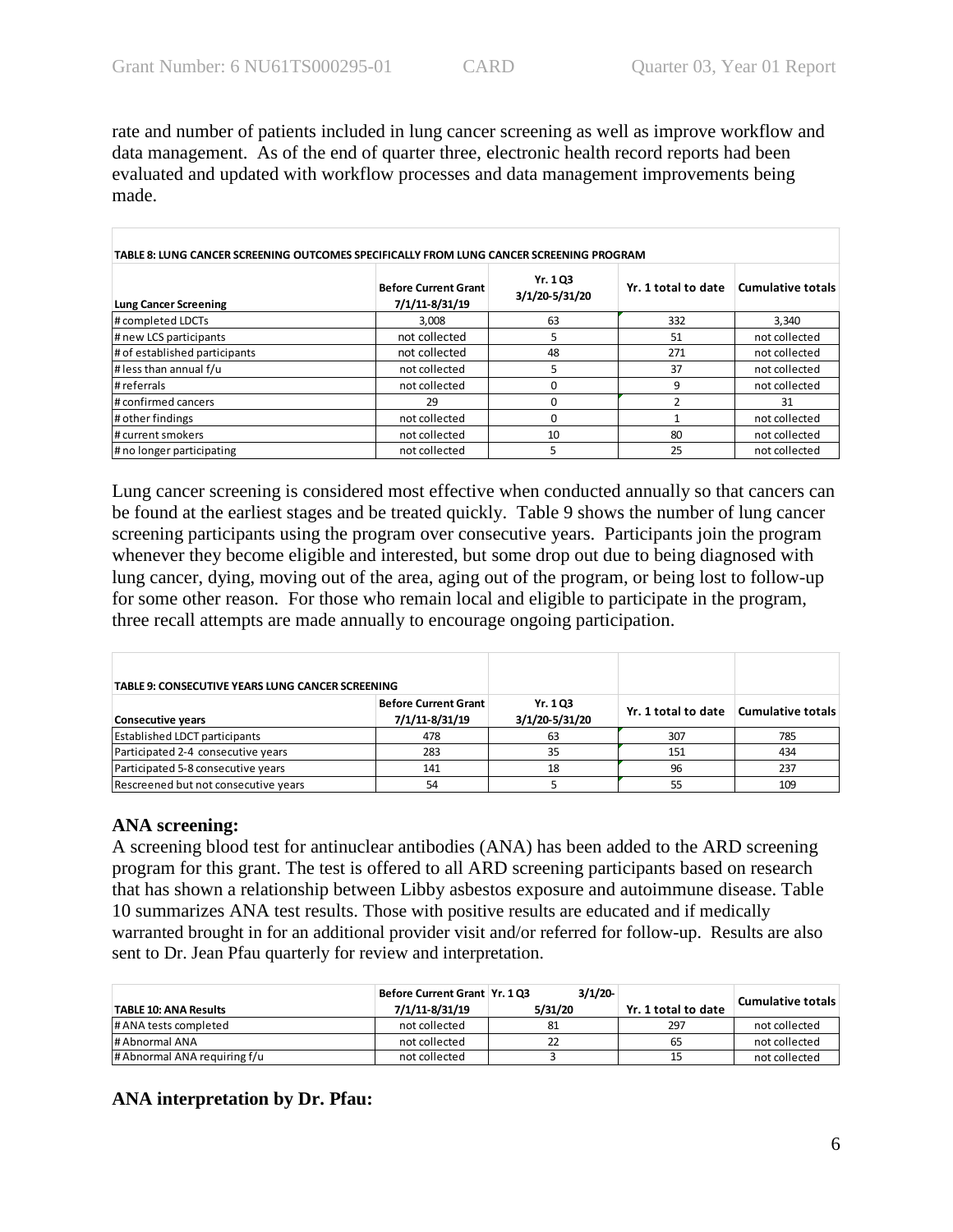This third quarter screening group continues with trends reported previously for Libby, by presenting with a high frequency of positive ANA tests and of autoimmune diagnoses. However, this group had only one reported case of lupus, and no scleroderma and sarcoidosis, which were three of the diseases with significant increases in prevalence in Libby compared to expected (Diegel, R., 2018). There were more cases of autoimmune diseases that are not characterized by having positive ANA tests, so ANA testing would not assist with screening for those diseases. This screening group has a very high frequency of autoimmune symptoms (50%), suggesting a continuing concern about undiagnosed autoimmune conditions that do not meet diagnostic criteria, but that fit the diffuse characteristics of the autoimmune conditions seen in populations exposed to Libby Asbestiform Amphiboles (LAA) (Diegel R., 2018).

In this group, a negative ANA test was not associated with likelihood of a negative CT test, contrary to what we hypothesized from our previous work (Pfau, J., et al., 2019). Contrary to our previous publication, there was not a higher frequency of positive CT scans with pleural findings among those patients who are ANA positive this quarter, which does not support an association between an autoimmune marker and pleural disease. However, these data are preliminary, with very small numbers of patients. The data will be further evaluated in the future when more of the CT scans are completed.

#### **Smoking Cessation:**

Smoking cessation continues to be extremely important for patient health maintenance and the screening program goals. Respiratory therapists and spirometry techs provide brief counseling to all identified smokers upon review of their tobacco use history questionnaire. Past quit attempts and current interest in quitting are explored. If interested, educational material is given and referral is made to CARD's Case Manager. Medical providers also educate about the importance of smoking cessation and refer to the Case Manager for free cessation counseling when patients express genuine interest in pursuing cessation. The Case Manager also provides education and resources such as CARD's smoking cessation booklet and Montana Quit Line information (counseling, follow up calls and cessation medications at low or no cost). Smoking cessation information is placed in the waiting room and all patient care rooms as well. Community education about smoking prevention and cessation has been added to this table for this grant. During quarter three, CARD's Case Manager, Stephanie Shaw, completed training and passed her test to become a certified tobacco treatment specialist through UMass's Tobacco Treatment Specialist Program accredited by the Council of Tobacco Treatment Training Programs. This certification will help her offer the most up to date and effective means to assist CARD patients with tobacco cesaiton.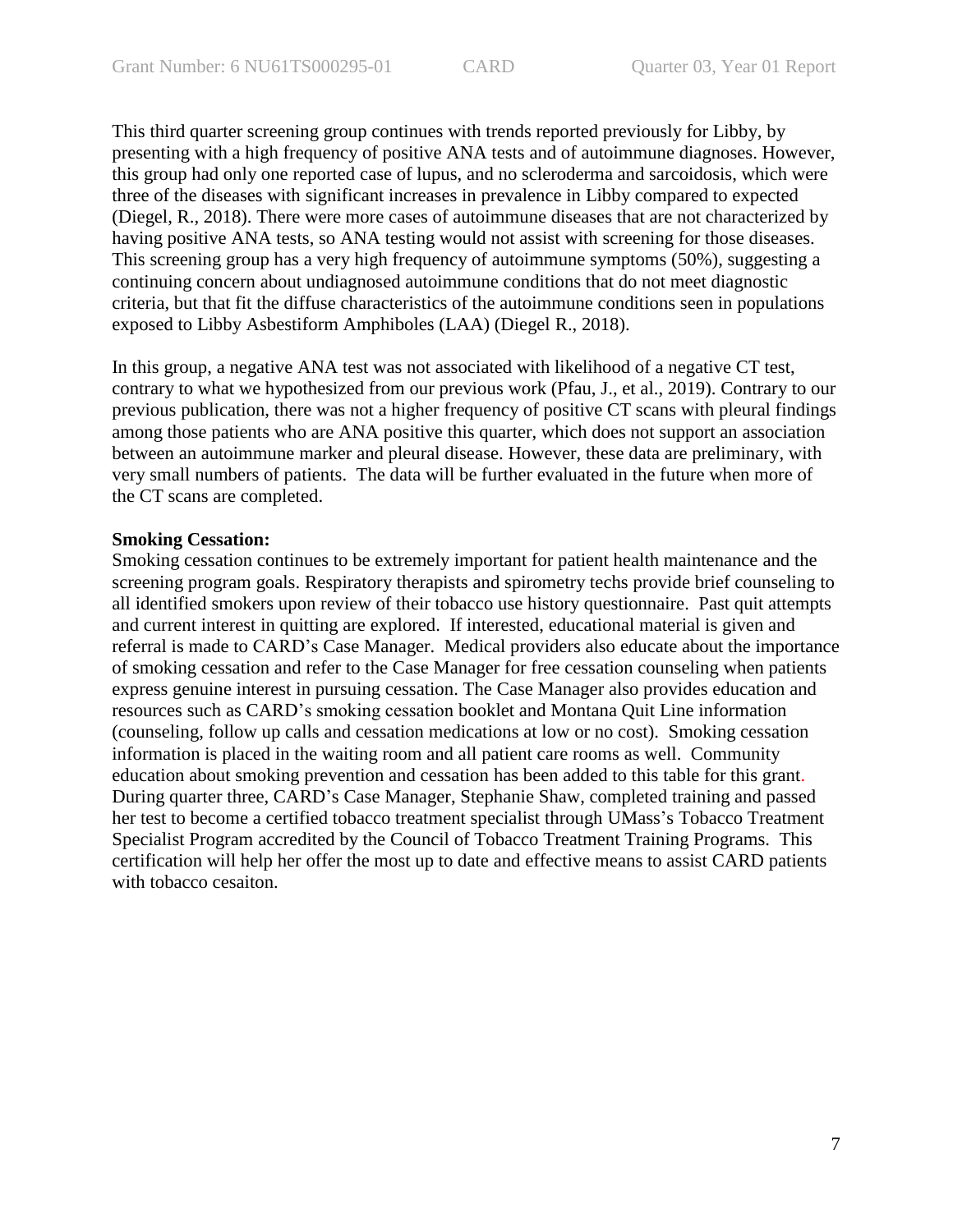| <b>TABLE 11: SMOKING CESSATION OUTCOMES AND OURTREACH ACTIVITIES</b> |                                                   |                                  |                     |                      |  |  |
|----------------------------------------------------------------------|---------------------------------------------------|----------------------------------|---------------------|----------------------|--|--|
| <b>Smoking Cessation</b>                                             | <b>Before Current</b><br>Grant 7/1/11-<br>8/31/19 | <b>Yr.1 Q3</b><br>3/1/20-5/31/20 | Yr. 1 total to date | Cumulative<br>totals |  |  |
| # of screeners who smoked                                            | 706                                               | 14                               | 67                  | 773                  |  |  |
| # who quite since last screening<br>appointment                      | 50                                                | 2                                | 7                   | 57                   |  |  |
| # brief cessation ed by medical staff                                | 395                                               | 13                               | 53                  | 448                  |  |  |
| # booklets mailed<br>regionally/nationally                           | not collected                                     | 0                                | 17                  | not collected        |  |  |
| # booklets given in clinc/local                                      | not collected                                     | 12                               | 118                 | not collected        |  |  |
| # individual follow up smoking<br>cessation sessions                 | not collected                                     | 8                                | 54                  | not collected        |  |  |
| # engaged in ongoing counseling                                      | 47                                                | $\overline{2}$                   | 14                  | 61                   |  |  |
| community members educated re:<br>smoking cessation/prevention       | not collected                                     | 0                                | 468                 | not collected        |  |  |

# **Goal 2: Conduct Nationwide Outreach to Raise Awareness** (of screening and certain Medicare benefits) **and Goal 3: Provide Nationwide Health Education (**to detect, prevent, and treat environmental health conditions)

Outreach and education go hand in hand. The goals of providing outreach and education, about asbestos health and lung cancer screening, risk factors, asbestos related disease, health management, and certain Medicare benefits are often approached as one combined goal. Quality control processes are in place as all CARD employees involved in outreach and education work very closely with the screening Project Director and as appropriate, Medical Providers, to develop and conduct screening outreach and educational activities. All final printed materials and community engagement activities are approved by the Project Director. CARD's physician reviews and approves all technical and medical educational materials for professional audiences. Three main outreach and education audiences include current and potential screening participants, members of the general public who could encounter Zonolite attic insulation or other environmental health hazards, and medical professionals. Each screening participant receives a patient education book along with in person education by CARD staff, and all smokers are offered free smoking cessations services by CARD's Case Manager. In addition, anyone diagnosed with ARD receives benefits education about Medicare benefits and the Medicare Pilot Program for Asbestos Related Disease (MPPARD).

Outreach Efficacy for Enrollment in Certain Medicare Benefits for ARD:

A detailed goal of the grant is to increase awareness about Medicare benefits available for individuals diagnosed with ARD resulting from Libby asbestos exposure. Traditional Medicare becomes available after ARD diagnosis as a result of Libby asbestos exposure regardless of the individual's age or disability status. Receipt of Medicare is facilitated by placing an EHH (Environmental Health Hazard) designation on an individual's Medicare status if they are diagnosed with Libby ARD. The MPPARD is also available for EHH Medicare patients who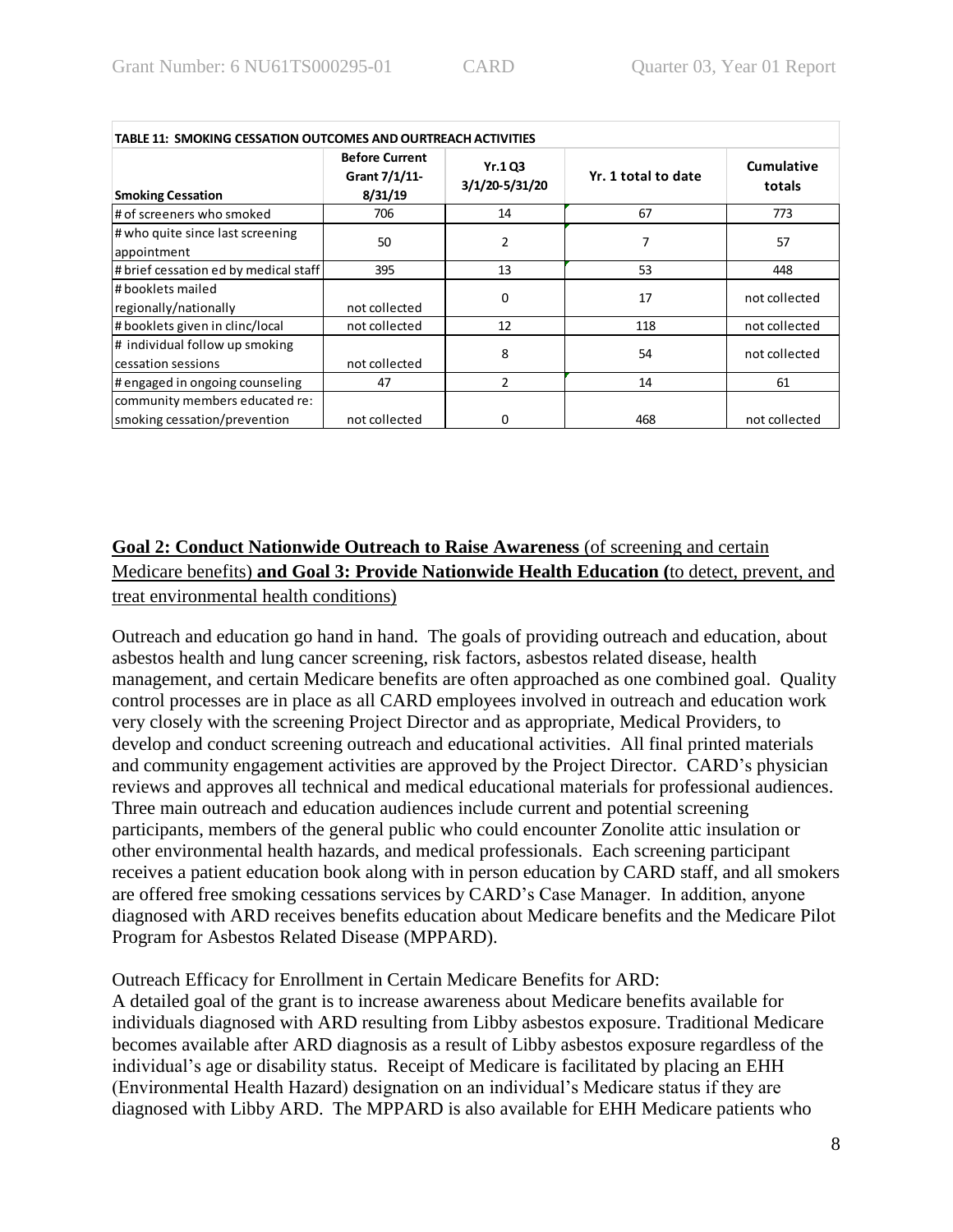live in the program's designated geographic area (The counties of Lincoln, Flathead, Glacier, Lake, Sanders, Mineral, and Missoula in Montana; Benewah, Bonner, Boundary, Clearwater, Kootenai, Latah, and Shoshone in Idaho; and Ferry, Lincoln, Ponderay, Spokane, Stevens and Whitman in Washington.)

The numbers reported below in Table 12 are not all screening participants as some had a diagnosis of ARD resulting from Libby asbestos exposure prior to implementation of the current and prior screening grants. The number of people over 65 is low because they already have Medicare and only need an EHH if they are eligible for and interested in the MPPARD.

| TABLE 12: ENVIRONMENTAL HEALTH HAZARD (EHH) DESIGNATION AND ELIGIBILITY FOR BENEFITS |                                                   |                                  |                     |                             |  |  |
|--------------------------------------------------------------------------------------|---------------------------------------------------|----------------------------------|---------------------|-----------------------------|--|--|
| <b>Certain Medicare Benefits</b>                                                     | <b>Before Current</b><br>Grant 7/1/11-<br>8/31/19 | <b>Yr.1 Q3</b><br>3/1/20-5/31/20 | Yr. 1 total to date | <b>Cumulative</b><br>totals |  |  |
| # of EHHs completed                                                                  | 3,263                                             | 24                               | 81                  | 3,344                       |  |  |
| # of EHHs for people over 65                                                         | 1,101                                             | 9                                | 29                  | 1,130                       |  |  |
| # of EHHs for people under 65                                                        | 2,162                                             | 15                               | 44                  | 2,206                       |  |  |
| # who have improved access to<br>medical care for chronic conditions                 | 716                                               | 9                                | 19                  | 735                         |  |  |

Table 13 reports use of MPPARD benefits. The categories reported in the table were updated during the last year of the prior grant to reflect the most accurate numbers available to CARD. After an individual is diagnosed through the screening program, the process to get on the MPPARD takes two months. For example, if an individual is diagnosed on Dec. 5, their EHH will be effective Jan. 1 and their MPPARD benefits will be effective Feb. 1. Table 13 also includes the number of individuals who have improved access to medical care for chronic conditions. This means they are under age 65, have signed up for Medicare via EHH, and they have a chronic condition that needs ongoing medical monitoring. The chronic conditions include: rheumatoid arthritis, lupus, chronic obstructive pulmonary disease (COPD), congestive heart failure (CHF), pacemaker, intraventricular cardiac defibrillator (CD), hypertension, or diabetes. During the month of April CARD worked to compile a list of private providers willing and eligible to complete services for MPPARD beneficiaries and also provided education and guidance on spread reduction and safety tips for MPPARD beneficiaries during the COVID-19 pandemic. CARD also gave away free cloth masks to patients that were donated to the clinic.

| <b>Table 13: UTILIZATION OF PILOT BENEFITS</b>                             |                                                   |                                  |                     |                      |  |
|----------------------------------------------------------------------------|---------------------------------------------------|----------------------------------|---------------------|----------------------|--|
| <b>Pilot Benefit Utilization</b>                                           | <b>Before Current</b><br>Grant 7/1/11-<br>8/31/19 | <b>Yr.1 Q3</b><br>3/1/20-5/31/20 | Yr. 1 total to date | Cumulative<br>totals |  |
| # enrolled in Medicare Pilot                                               | 1,728                                             | 11                               | 43                  | 1,771                |  |
| # screening participants enrolled in<br>Pilot after diagnosis              | 672                                               | 2                                | 5                   | 677                  |  |
| # of paid Pilot claims                                                     | not collected                                     | 1,698                            | 5,980               | not collected        |  |
| # Pilot related encounters (face to<br>face, email, phone call, education) | not collected                                     | 128                              | 646                 | not collected        |  |
| # Pilot approved service<br>authorizations processed                       | not collected                                     | 160                              | 522                 | not collected        |  |
| # community Pilot education                                                | not collected                                     | 12                               | 295                 | not collected        |  |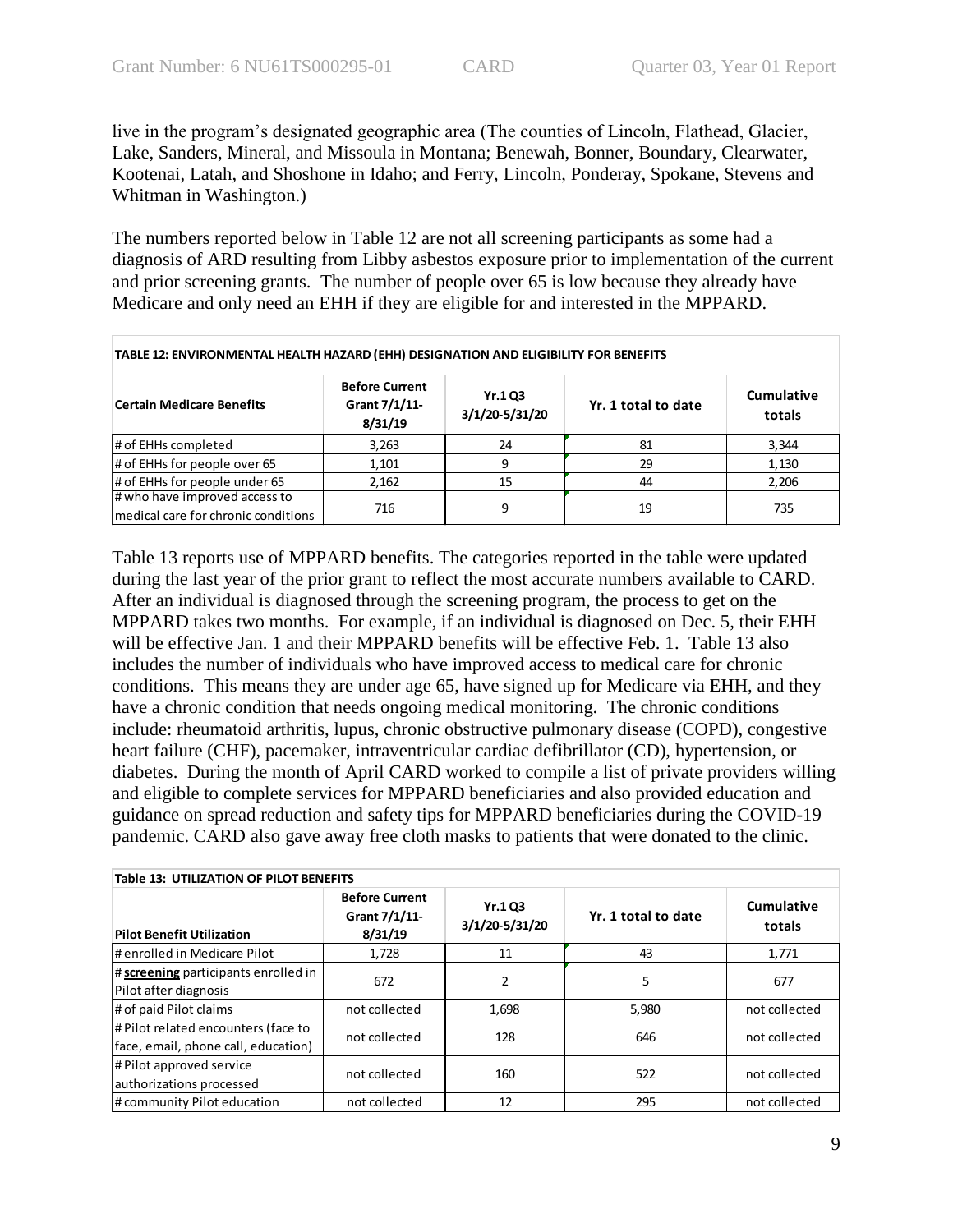# **Why Are Individuals Being Screened?**

CARD tracks why individuals are being screened to better understand and meet the needs of new and potential screening participants. This facilitates our efforts to continue reaching potential participants who aren't aware of the free screening program. This information also helps CARD develop effective outreach materials and to focus educational efforts on areas of interest to potential and current screening participants.

| TABLE 14: WHY ARE YOU BEING SCREENED? |                                |                                 |                        |                      |
|---------------------------------------|--------------------------------|---------------------------------|------------------------|----------------------|
|                                       | <b>Before Current</b><br>Grant | <b>Yr.1Q3</b><br>3/1/20-5/31/20 | Yr. 1 total to<br>date | Cumulative<br>totals |
| # answered the question               | 3,150                          | 30                              | 318                    | 3,468                |
| # LDS                                 | 643                            | 3                               | 75                     | 718                  |
| # in clinic                           | 2,507                          | 27                              | 243                    | 2,750                |
| <b>Medical concerns</b>               | 1,382                          | 4                               | 80                     | 1,462                |
| Family member diagnosed               | 739                            | 4                               | 71                     | 810                  |
| <b>Access to Benefits</b>             | 268                            | $\Omega$                        | 19                     | 287                  |
| Support research                      | 316                            | 0                               | 18                     | 334                  |
| Legal reasons                         | 54                             | 0                               | 7                      | 61                   |
| Screening purposes/multiple           | 280                            | 19                              | 120                    | 400                  |
| <b>Employer Requested Screening</b>   | 111                            | 0                               | 0                      | 111                  |

# **Outreach Effectiveness Measure:**

When individuals engage in screening, they are asked the multiple choice question, "How did you hear about the CARD screening program?" to help CARD measure the effectiveness of outreach activities. Answers are reported in the table 15 with in-clinic and long distance reported separately as outreach efforts for those two populations are different. Results are reviewed by the Project Director, and our contracted marketing firm to determine most effective methods and where to focus efforts moving forward.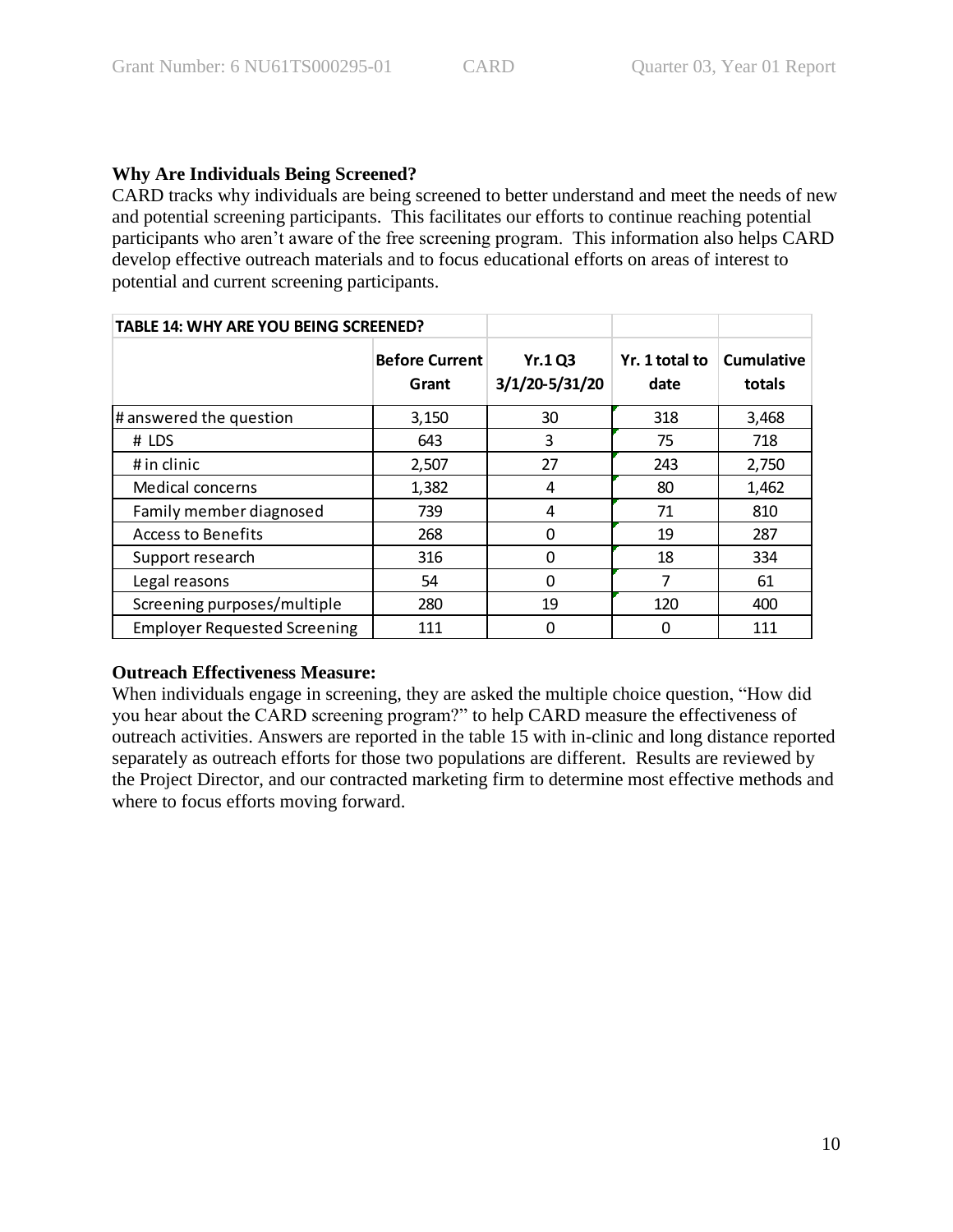| TABLE 15: HOW DID YOU HEAR ABOUT THE CARD SCREENING PROGRAM?                           |       |                          |                        |                             |  |  |
|----------------------------------------------------------------------------------------|-------|--------------------------|------------------------|-----------------------------|--|--|
| How did you hear about screening? Before Current<br>(IC= in clinic, LD= long distance) | Grant | Yr.1Q3<br>3/1/20-5/31/20 | Yr. 1 total to<br>date | <b>Cumulative</b><br>totals |  |  |
| IC-#who answered                                                                       | 3,213 | 24                       | 240                    | 3,453                       |  |  |
| IC-traditional advertising (radio,<br>TV, newspaper)                                   | 1,548 | 17                       | 122                    | 1,670                       |  |  |
| IC- website/social media                                                               | 0     | $\overline{7}$           | 27                     | 27                          |  |  |
| IC- Community networking<br>(parades, local events)                                    | 1,329 | 22                       | 84                     | 1,413                       |  |  |
| LD-#who answered                                                                       | 600   | $\overline{2}$           | 79                     | 679                         |  |  |
| LD-traditional advertising (radio,<br>TV, newspaper)                                   | 244   | $\mathbf{1}$             | 26                     | 270                         |  |  |
| LD- website/social media                                                               | 44    | 1                        | 25                     | 69                          |  |  |
| LD-Community networking<br>(events, word of mouth)                                     | 312   | ∩                        | 28                     | 340                         |  |  |

### **Targeted Outreach and education- Local and regional/national:**

Many residents of the local area have still not participated in screening, and others have only been screened once a number of years ago. For this reason, recruitment continues locally, and education as well as community outreach are extremely important. Ongoing education to locals helps remind them about the free screening program, reinforces the importance of rescreening, and corrects any misinformation that takes hold through social media or community conversations. Maintaining and improving relationships with local businesses and tourism efforts are also very important to counter a deep-rooted community concern that Libby's asbestos legacy hurts the local economy and deters tourism. CARD works to be a positive force in the community supporting local causes and participating in community events as much as possible, especially educationally. The local area is considered the communities of Libby, Troy, Eureka, Yaak, Kila, Marion, Bull Lake, Trout Creek, Thompson Falls and Noxon. Table 16 details local outreach and education efforts. The local events sponsored during quarter 3 included Loggers baseball, Kootenai Pets for Life, the Harvest Festival/ Farmer's Market, Troy's Parent Teacher Association, Libby senior gift bags, Ducks Unlimited, and our local Community Health Center fundraiser. CARD's Case Manager also presented to local home health agencies regarding safety of in home care during COVID-19. All of these activities help keep CARD visible in a positive light in the community and also offer opportunities to educate about the services CARD offers. In conjunction with Brand it, CARD also used Google AdWords to drive traffic to our website for additional outreach and education.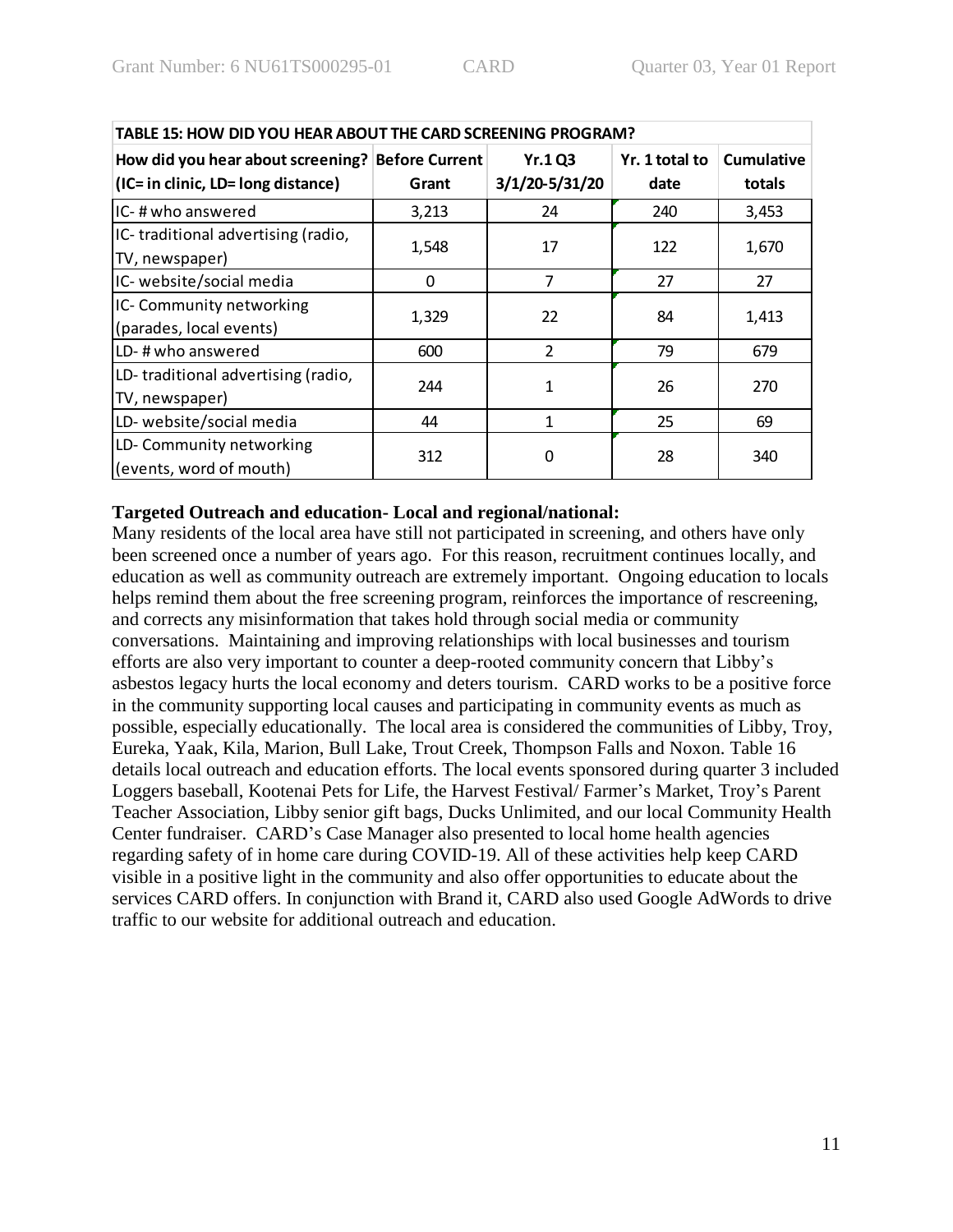| TABLE 16: TARGETED OUTREACH AND EDUCATION- LOCAL (Lincoln County) |                                               |                                 |                     |                          |
|-------------------------------------------------------------------|-----------------------------------------------|---------------------------------|---------------------|--------------------------|
| <b>Method</b>                                                     | <b>Before Current Grant</b><br>7/1/11-8/31/19 | <b>Yr.103</b><br>3/1/20-5/31/20 | Yr. 1 total to date | <b>Cumulative totals</b> |
| Local newspaper ads                                               | 598                                           | 57                              | 129                 | 727                      |
| Education article in newspapers                                   | 47                                            | 3 May was COVID                 | 6                   | 53                       |
| Health Link and Health Resource<br>Guide                          | 10                                            | 1                               | 2                   | 12                       |
| Radio ads                                                         | 9,500                                         | 1,837                           | 4,397               | 13,897                   |
| TV ads                                                            | 8,236                                         | 32                              | 422                 | 8,658                    |
| Educational brochures given<br>(screening, LCS, LDS)              | 443                                           | 45                              | 83                  | 526                      |
| <b>Patient Education booklets</b>                                 | 3,452                                         | 63                              | 238                 | 681                      |
| Parades                                                           | 36                                            | 0                               | 1                   | 37                       |
| Community events sponsored                                        | 140                                           | $\overline{7}$                  | 37                  | 177                      |
| Commmunity meetings                                               | 218                                           | 13                              | 58                  | 276                      |
| Google AdWords Impressions                                        | not collected                                 | 4,910                           | 8,606               | 8,606                    |
| Google AdWords Clicks                                             | not collected                                 | 295                             | 533                 | 533                      |
| Website visits                                                    | not collected                                 | 468                             | 1,170               | 1,170                    |
| Website visits to patient<br>education pages                      | not collected                                 | 164                             | 439                 | 439                      |
| community presentations/events<br>attended                        | 76                                            | 6                               | 10                  | 86                       |
| website visits to provider<br>education pages                     | not collected                                 | 62                              | 134                 | 134                      |
| newsletters sent locally                                          | not collected                                 | 3,686                           | 3,686               | 3,686                    |

Table 17 details regional and national outreach and education efforts. In addition to the information in the table, during quarter three 58 posts were made on our Facebook page which generated 28,481 total people reached and 3,572 post engagements, and 178 shares. Our Facebook page has 2,665 followers and our Instagram page has 82 followers. 17 posts were made on Instagram which reached 553 accounts. Our social media presence is growing each quarter during this new grant.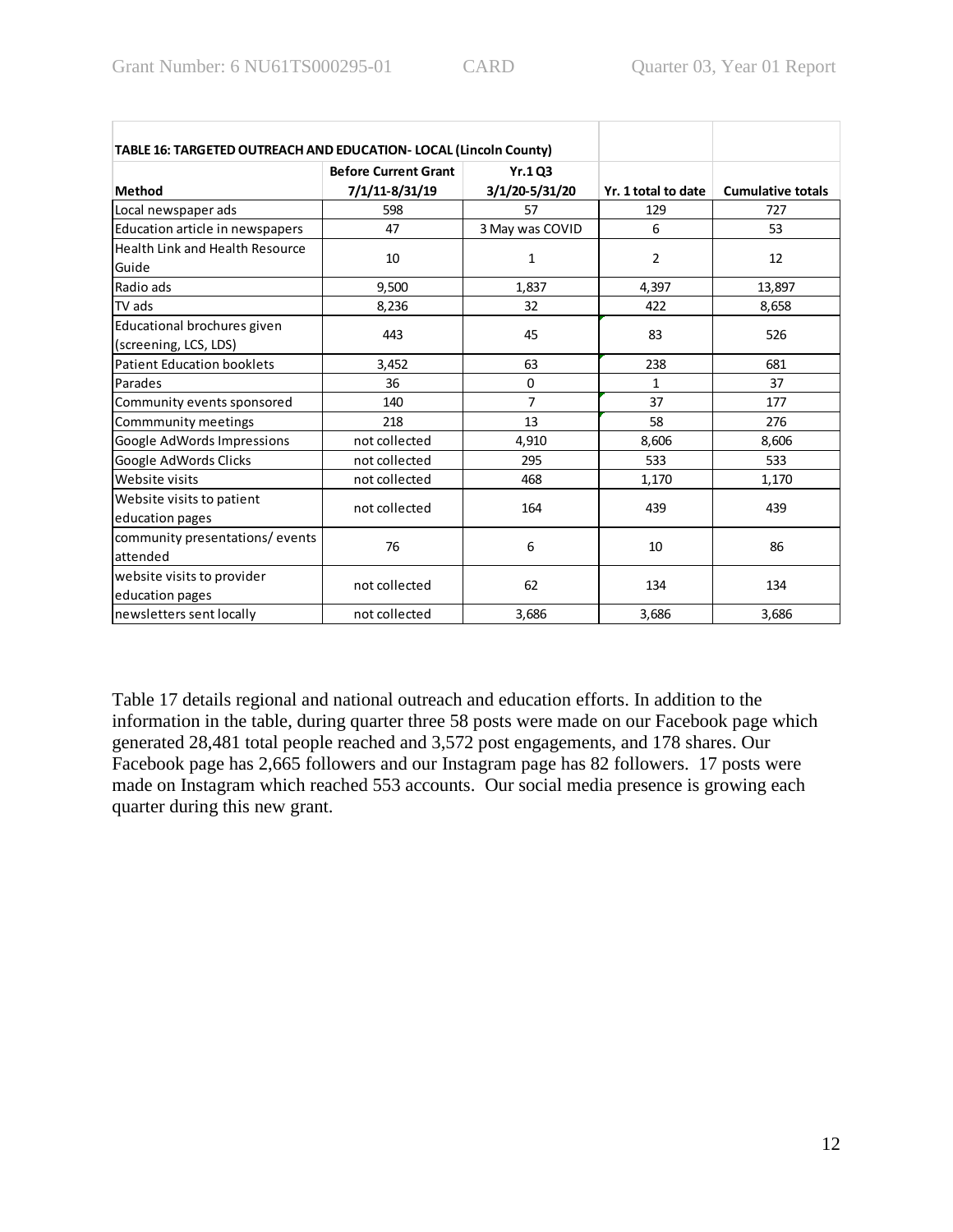| TABLE 17: TARGETED OUTREACH AND EDUCATION- REGIONAL & NATIONAL |                             |                |                     |                          |
|----------------------------------------------------------------|-----------------------------|----------------|---------------------|--------------------------|
|                                                                | <b>Before Current Grant</b> | <b>Yr.1 Q3</b> |                     |                          |
| Method                                                         | 7/1/11-8/31/19              | 3/1/20-5/31/20 | Yr. 1 total to date | <b>Cumulative totals</b> |
| Newspaper-outreach                                             | 76                          | 12             | 31                  | 107                      |
| Radio ads -outreach                                            | 10,242                      | 180            | 755                 | 10,997                   |
| TV ads -outreach                                               | 8,236                       | 8,804          | 11,712              | 19,948                   |
| Website -outreach                                              | not collected               | 3,732          | 12,719              | 12,719                   |
| Website -patient education                                     | not collected               | 583            | 1,782               | 1,782                    |
| Website -provider education                                    | not collected               | 191            | 505                 | 505                      |
| Google AdWords Impressions-<br>outreach                        | not collected               | 9,997          | 49,124              | 49,124                   |
| Google AdWords Clicks-outreach                                 | not collected               | 529            | 2,532               | 2,532                    |
| Educational brochures given<br>(screening LCS LDS)             | not collected               | 25             | 72                  | 72                       |
| <b>YouTube Channel</b>                                         | 14,100                      | 1,100          | 2,147               | 16,247                   |
| Patient Education booklets -<br>education                      | 3,298                       | 47             | 219                 | 3,517                    |
| Lung cancer screening brochures -<br>outreach                  | 180                         | 42             | 52                  | 232                      |
| Health promotion events<br>sponsored -outreach                 | 36                          | $\mathbf{1}$   | 4                   | 38                       |
| Newsletters sent                                               | not collected               | 3786           | 3786                | not collected            |

# **Targeted Outreach/Education to healthcare professionals**

Raising awareness about Libby asbestos within the medical community is important to help facilitate referrals and coordinate care. Provider education packets are sent to primary care providers of screening participants with their screening results. Google AdWords was used to drive traffic to the provider education portion of our website. Mailings included information about CARD's screening and slowdown of services related to COVID-19, the newsletters were sent to primary care providers of screening patients, and conferences included a Montana Public Health Association planning session and a smoking cessation conference. Medical professional education was delivered to home care agency workers.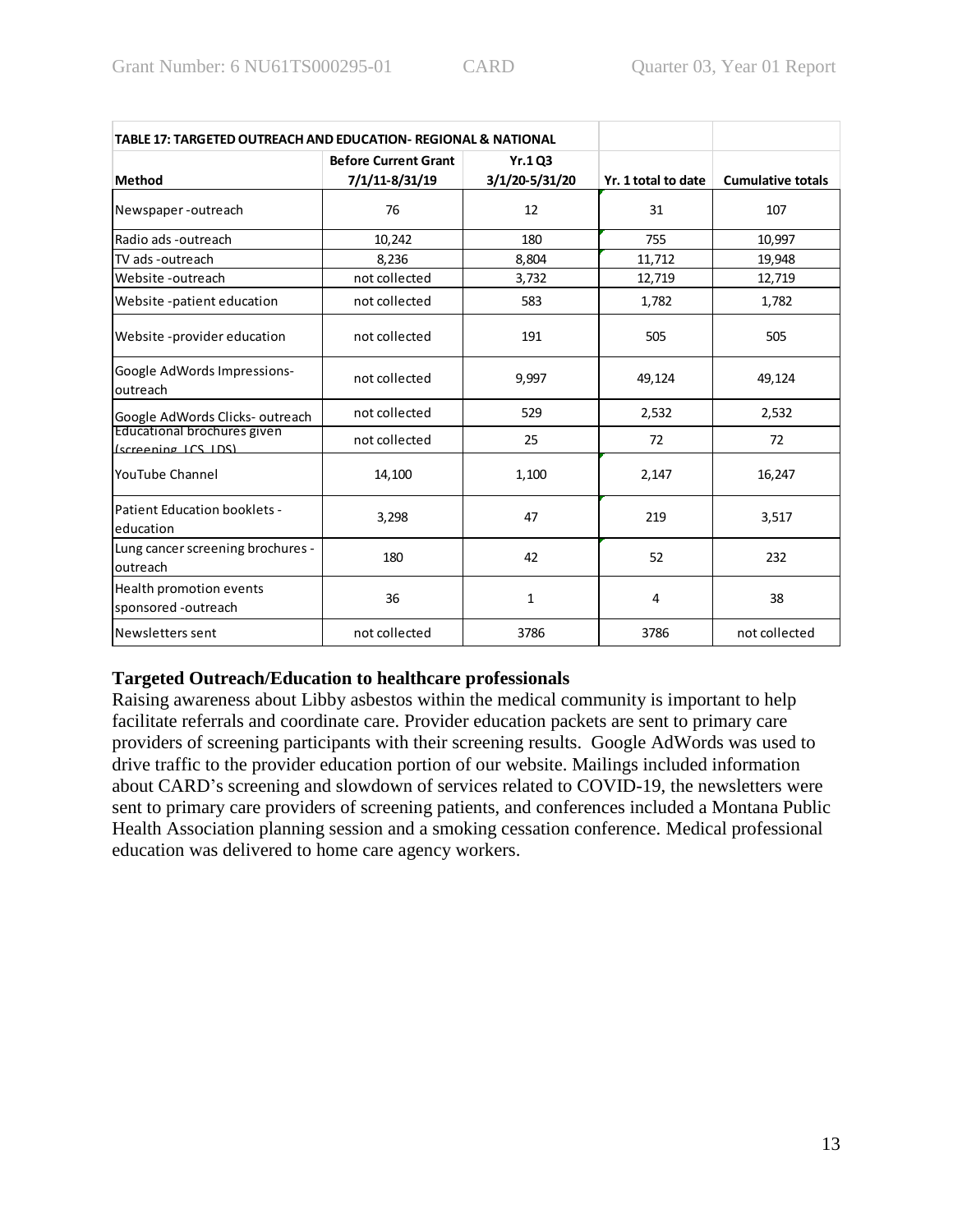| <b>TABLE 18: TARGETED OUTREACH TO- HEALTHCARE PROFESSIONALS</b> |                             |                                     |                     |                          |
|-----------------------------------------------------------------|-----------------------------|-------------------------------------|---------------------|--------------------------|
| <b>Method</b>                                                   | <b>Before Current Grant</b> | 3/1/20<br><b>Yr.1 Q3</b><br>5/31/20 | Yr. 1 total to date | <b>Cumulative totals</b> |
| Website - provider education                                    | not collected               | 191                                 | 505                 | not collected            |
| <b>Mailings</b>                                                 | not collected               | O                                   | 47                  | not collected            |
| ICARD newsletter -education                                     | 27,948                      | 454                                 | 454                 | 28,402                   |
| provider education book mailed                                  | 1,351                       | 38                                  | 222                 | 1,573                    |
| <b>IProfessional Conferences -</b><br>education/outreach        | 45                          | 0                                   | 2                   | 47                       |
| Medical professionals-education                                 | 188                         | 17                                  | 24                  | 212                      |
| Press release pick ups                                          | not collected               | 118                                 | 228                 | not collected            |
| other targeted outreach efforts                                 | not collected               | O                                   | 300                 | not collected            |

### W**ebsite Use:**

CARD's website is an important tool for outreach, education, and communication with target populations. Table 19 summarizes use of CARD's website during quarter 3. Website materials are regularly updated and use is tracked to help improve content for users. CARD employees who were not laid off during the COVID-19 shutdown took the opportunity to read through our website and create a list of updates needed which were sent to Brand it for editing.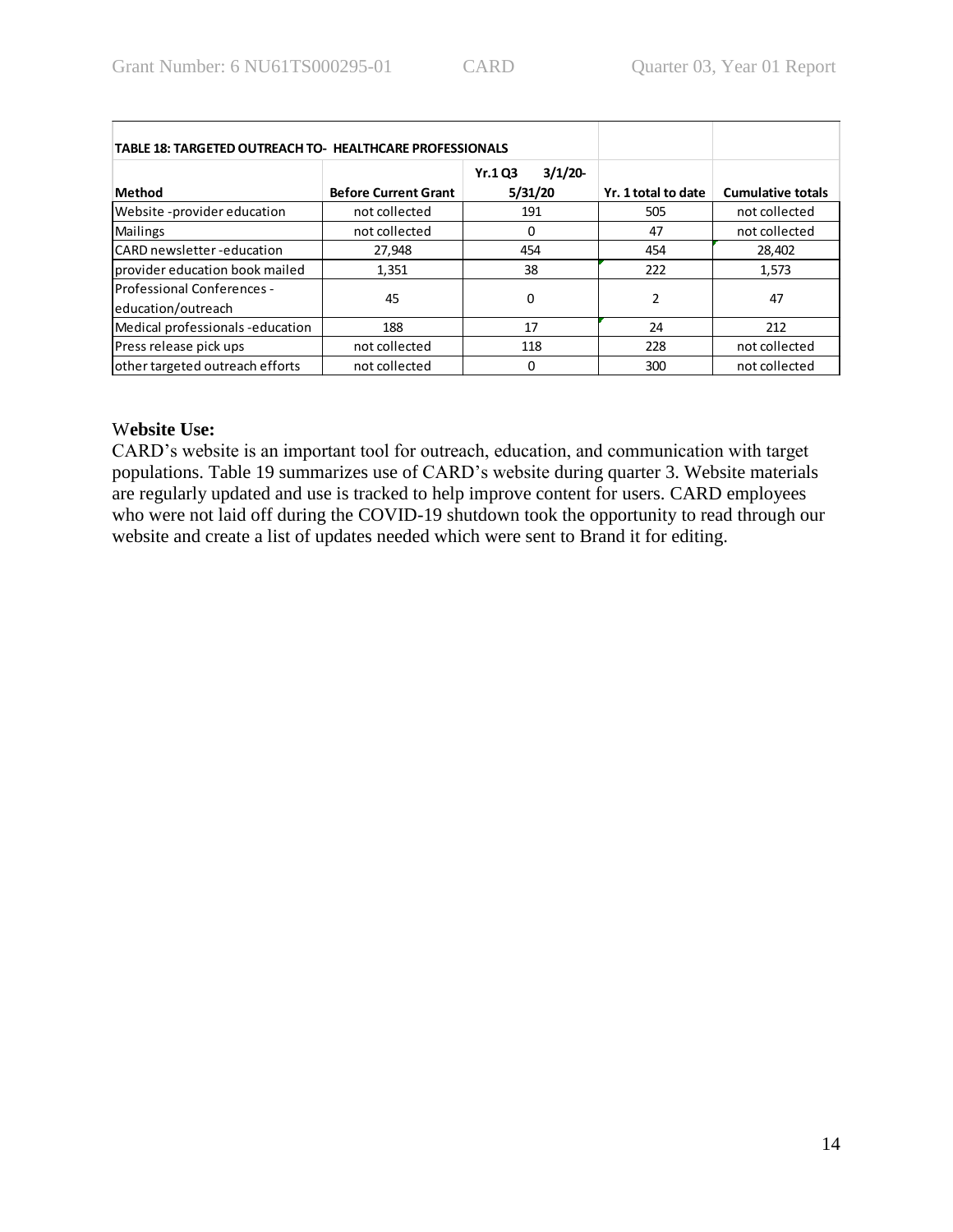| <b>TABLE 19: Website use</b>       |                             |                |                     |                                                |  |
|------------------------------------|-----------------------------|----------------|---------------------|------------------------------------------------|--|
|                                    |                             | Yr.1Q3         |                     |                                                |  |
| <b>Website Use</b>                 | <b>Before Current Grant</b> | 3/1/20-5/31/20 | Yr. 1 total to date | <b>Cumulative totals</b>                       |  |
| Screening applications submitted   | 202                         | 17             | 80                  | 282                                            |  |
| via website                        |                             |                |                     |                                                |  |
| Contact CARD emails via website    | 433                         | 22             | 72                  | 505                                            |  |
| # of website sessions              | 103,871                     | 1,982          | 7,051               | 110,922                                        |  |
| # pages viewed                     | 252,023                     | 3,732          | 12,719              | 264,742                                        |  |
| session length 30+ minutes         | 1,398                       | 10             | 36                  | 1,434                                          |  |
| session length 10-30 minutes       | 13,642                      | 51             | 286                 | 13,928                                         |  |
| session length 3-10 minutes        | 29,537                      | 112            | 369                 | 29,906                                         |  |
| session length 1-3 minutes         | 21,664                      | 130            | 404                 | 22,068                                         |  |
| session length 31-60 seconds       | 9,413                       | 91             | 258                 | 9,671                                          |  |
| session length 11-30 seconds       | 12,448                      | 83             | 261                 | 12,709                                         |  |
| session less than 10 seconds       | bounce factor               | 1,505          | 5,437               | 5,437                                          |  |
| Page depth: 1-9 Pages viewed in se | 25,499                      | 1,947          | 7,855               | 33,354                                         |  |
| 10-14 Pages viewed in session      | 1,709                       | 18             | 324                 | 2,033                                          |  |
| 15-19 Pages viewed in session      | 614                         | $\overline{7}$ | 171                 | 785                                            |  |
| 20+ Pages viewed in session        | 734                         | 10             | 243                 | 977                                            |  |
| # of users                         | 39,074                      | 1,699          | 6,768               | 45,842                                         |  |
| new users                          | not collected               | 1              |                     |                                                |  |
| returning users                    | not collected               | 0              |                     | not cumulative,<br>reported as a<br>percentage |  |
| Male users                         | not collected               | $\mathbf 0$    |                     |                                                |  |
| Female users                       | not collected               | $\mathbf{1}$   | not cumulative,     |                                                |  |
| Age between 18-24                  | not collected               | $\mathbf 0$    | reported as a       |                                                |  |
| Age between 25-34                  | not collected               | $\mathbf 0$    |                     |                                                |  |
| Age between 35-44                  | not collected               | $\mathbf 0$    | percentage          |                                                |  |
| Age between 45-54                  | not collected               | $\mathbf 0$    |                     |                                                |  |
| Age between 55-64                  | not collected               | $\mathbf 0$    |                     |                                                |  |
| Age 65+                            | not collected               | 0              |                     |                                                |  |

# **CARD Annual Rally:**

CARD's annual Rally was held on November 7, 2019 during quarter 1. The event was staffed by over 12 CARD employees and 10 community health education partners who volunteered to help host the free, two-hour, fun, educational, and family-friendly afterschool event in the Libby elementary school gymnasium. The annual theme was *Navigating your way to better health*. Six interactive stations that engaged and educated participants included the following topics: (1) asbestos (2) smoking and vaping (3) alcohol and drugs (4) resources for ages 0-5 (4) resources for teens and adults (5) resources for seniors.

The annual Rally event is an excellent way to engage local youth and their families in education about asbestos related disease and other important health topics. Upon completion of all booths, prizes or other useful items such as mini first aid kits with CARD Screening information were offered.

### **CHALLENGES:**

# **REASON FOR DELAY AND ANTICIPATED CORRECTIVE ACTION OR DELETION**

### **COVID-19:**

During quarter 3, the screening programs were significantly impacted by governmental orders to shelter in place and our local hospital stopped all non-essential testing including imaging for both